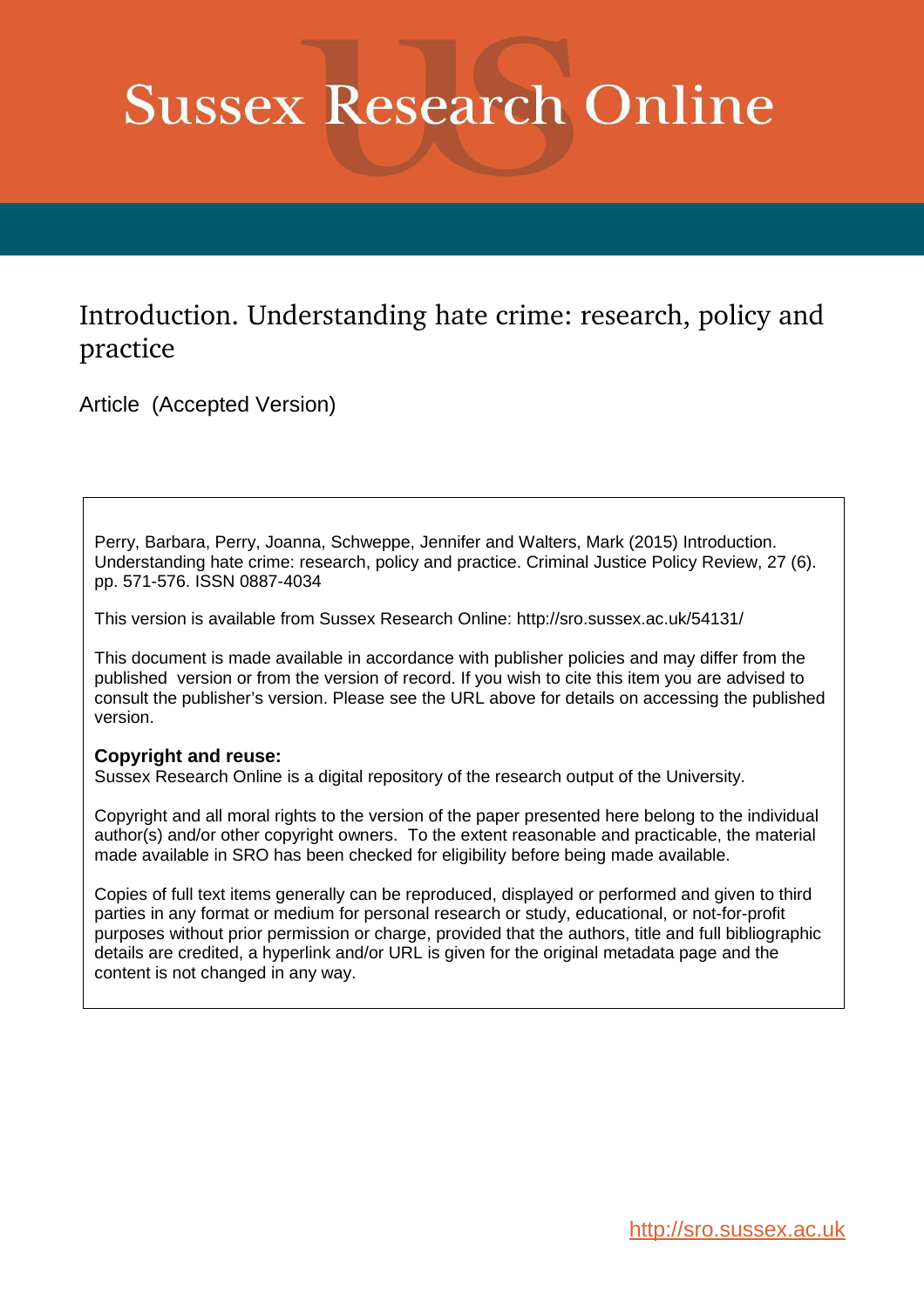# **Criminal Justice Policy Review**

## Introduction - Understanding Hate Crime: Research, Policy and Practice

| Journal:         | Criminal Justice Policy Review                                                                                                                                                                                                                                                                                                                                                                                                                                                                                                                                                                                                                                                      |  |
|------------------|-------------------------------------------------------------------------------------------------------------------------------------------------------------------------------------------------------------------------------------------------------------------------------------------------------------------------------------------------------------------------------------------------------------------------------------------------------------------------------------------------------------------------------------------------------------------------------------------------------------------------------------------------------------------------------------|--|
| Manuscript ID:   | CJPR-2015-270                                                                                                                                                                                                                                                                                                                                                                                                                                                                                                                                                                                                                                                                       |  |
| Manuscript Type: | Essays                                                                                                                                                                                                                                                                                                                                                                                                                                                                                                                                                                                                                                                                              |  |
| Keywords:        | Research, Research and Policy, Social Policy, Violence, Crimal Justice Policy                                                                                                                                                                                                                                                                                                                                                                                                                                                                                                                                                                                                       |  |
| Abstract:        | In 2013, a group of scholars from Europe and North America came<br>together to form the International Network for Hate Studies. The key aims<br>of the network included bridging gaps between academics and policy<br>makers/practitioners in the field, and "internationalizing" our<br>understanding of hate crime generally. In the spring of 2014, INHS held its<br>inaugural conference at the University of Sussex in Brighton, UK. In this<br>special edition of CJPR, we bring together expanded versions of 4 of the<br>keynote speeches from that conference. In distinct ways, each speaks to<br>the key themes noted above, as this brief introduction will illustrate. |  |
|                  |                                                                                                                                                                                                                                                                                                                                                                                                                                                                                                                                                                                                                                                                                     |  |
|                  | <b>SCHOLARONE</b> "<br>Manuscripts                                                                                                                                                                                                                                                                                                                                                                                                                                                                                                                                                                                                                                                  |  |

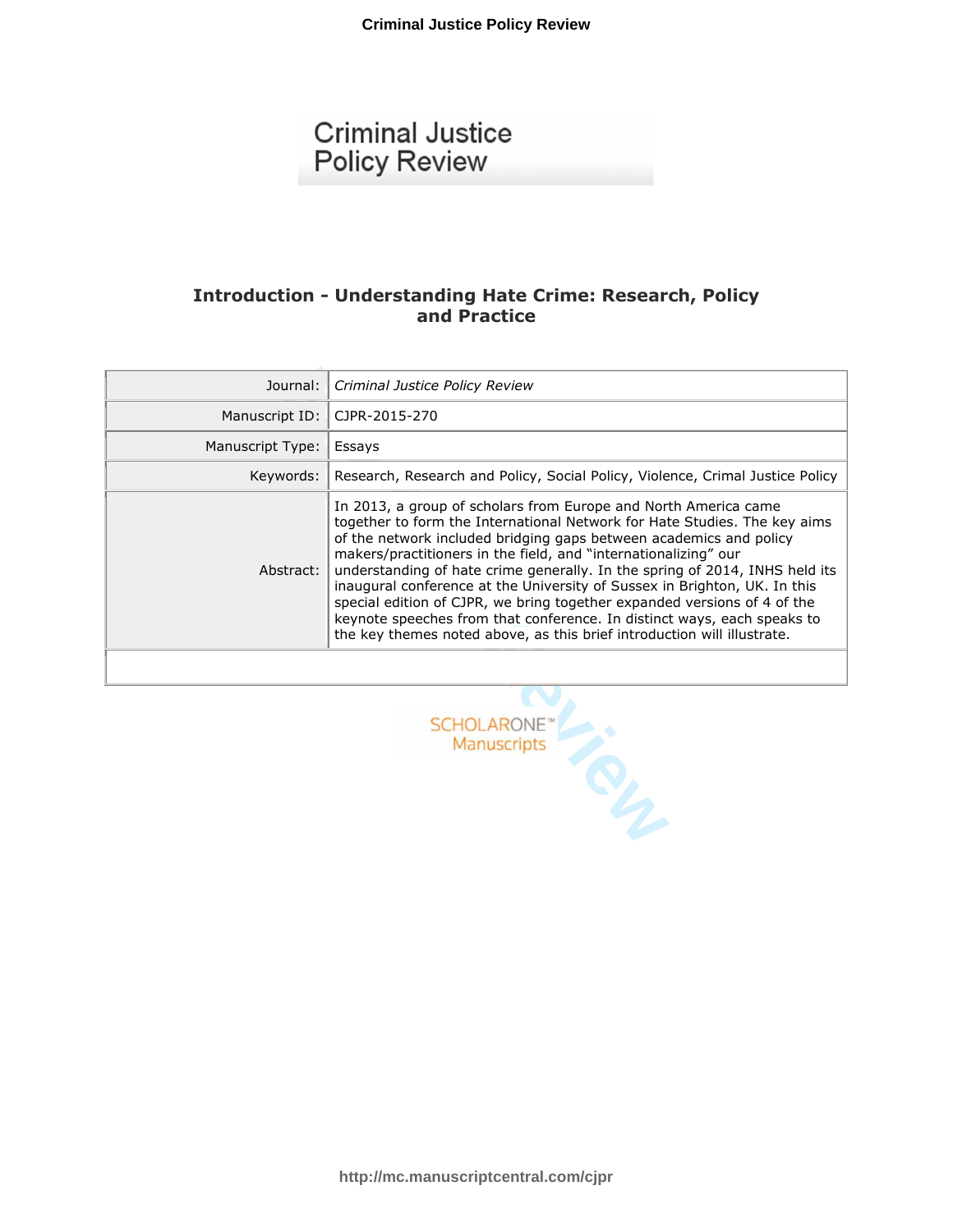#### $\mathbf{1}$   $\overline{2}$

### **INTRODUCTION**

#### **Understanding Hate Crime: Research, Policy & Practice**

In 2013, a group of scholars from Europe and North America came together to form the International Network for Hate Studies. The key aims of the network included bridging gaps between academics and policy makers/practitioners in the field, and "internationalizing" our understanding of hate crime generally. In the spring of 2014, INHS held its inaugural conference at the University of Sussex in Brighton, UK. In this special edition of CJPR, we bring together expanded versions of 4 of the keynote speeches from that conference. In distinct ways, each speaks to the key themes noted above, as this brief introduction will illustrate.

It the University of Sussex in Brighton, UK. In this styling together expanded versions of 4 of the keynofference. In distinct ways, each speaks to the key the shire introduction will illustrate.<br>
For Peer Reviewal interva The term 'hate crime' is now widely used amongst academics, policy makers, justice practitioners, and activists when referring to criminal offences that are at least partly motivated by some form of identity-based prejudice. There is now a substantial theoretical and empirical evidence base on hate crime (Perry 2009; Hall 2015). Though there remains a paucity of theoretical explication of the phenomenon (see e.g., Perry 2001; Iganski 2008; Walters 2011), a more extensive literature has developed on the harms it causes (Perry & Alvi 2012; Iganski & Lagou 2015) as well as how governments should respond to it. In particular, much has been written about the use of hate crime legislation to tackle hate-motivated offences (Iganski 1999; Schweppe 2012; Brax & Munthe 2015). Still in its infancy is research and practice on alternative criminal justice responses to combating hate crime (Walters 2014; Hall 2015: Part Four).

In tandem with much of this research and practice has been the development of a policy domain focused on addressing the root causes of hate-motivated crimes (e.g. College of Policing 2015; ODIHR 2009). Much of the policy work on combating hate crime has been influenced by academic research (Giannasi 2014), while in turn the ongoing work of policy makers and practitioners has provided a rich source of information for academic study (Hall 2014). Nonetheless, there has also been a tendency for researchers, policy makers and practitioners to work in silos, each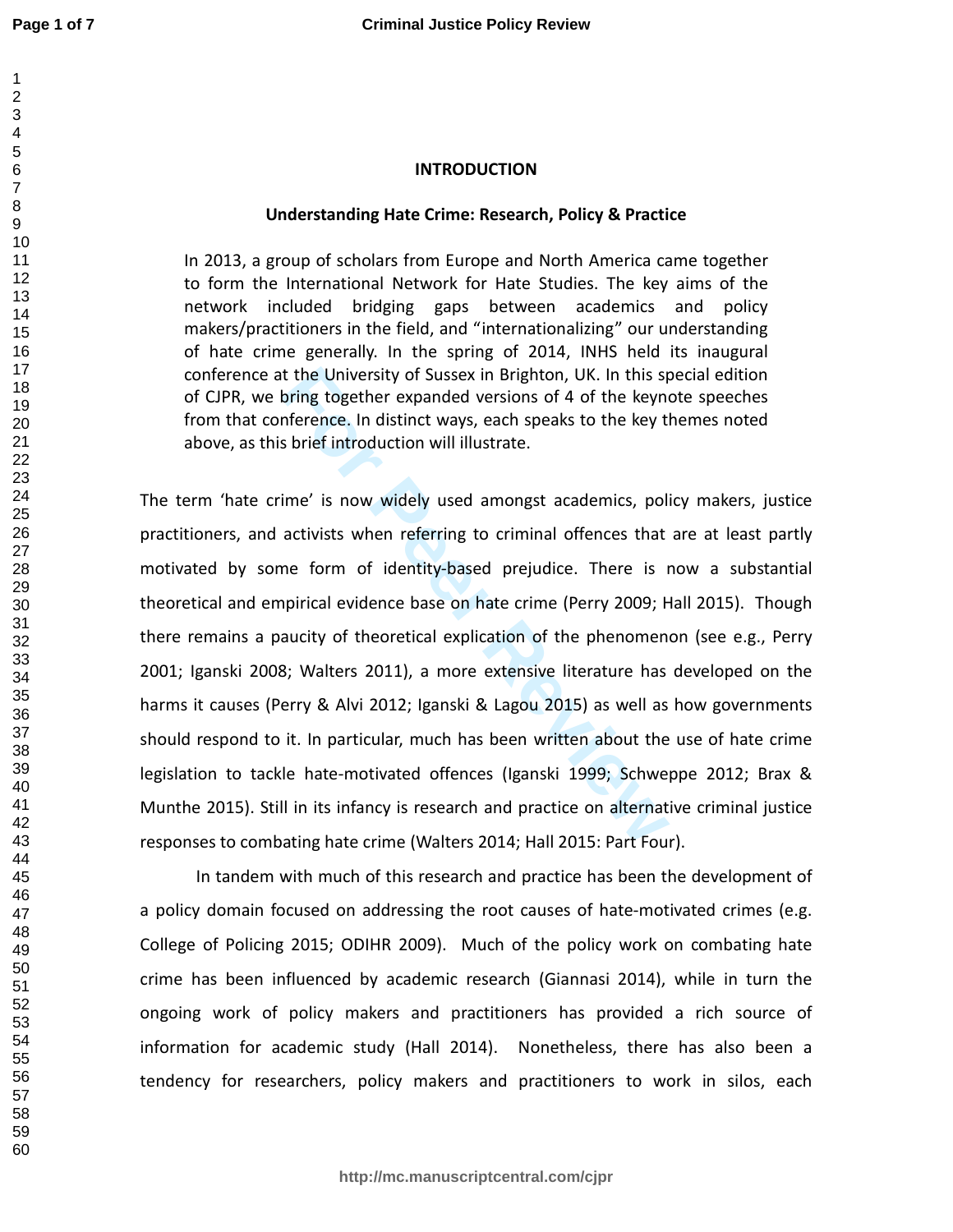developing their own understandings of hate crime; at times with little dialogue between or across sectors (Chakraborti & Garland 2014). Such a situation is liable to result in disparate understandings of the problem forming both within and across borders. Moreover, the lack of any formal partnerships between researchers and policymakers risks the development of ill-informed policies on hate crime, and in reverse to a scholarship that has little perceived relevance to policy or practice. For instance, Chakraborti (2014: 3) asserts that there has often been the perception that academic theorising on hate crime is "too complex, too ethereal and too detached from the everyday realities confronting those who deal with hate crime cases…" Academic research must therefore become more accessible to both policy makers and practitioners if costly and time consuming research is to have a chance of having any "real life" impact. In order to ensure that the knowledge bases currently being developed on hate crime are shared effectively, greater emphasis must be given to the development of multiple-sector partnerships.

Forme is too complex, too centered and too domfronting those who deal with hate crime a<br>nerefore become more accessible to both portify and time consuming research is to have a cha<br>For Peer Reviewald and the knowledge base Another area in which our knowledge of the patterns of hate crime has been underdeveloped has been at the level of the international. We have been myopic, if not blatantly ethnocentric in our study of hate crime. In 1998, two "international" anthologies on hate crime were published almost simultaneously. Kaplan and Bjorgo's (1998) *Nation and Race* focused almost exclusively on European issues. Kelly and Maughan's (1998) *Hate Crime: The Global Politics of Polarization* strayed a little further afield, to address hate crime in India, ethnic cleansing in Colombia, and Palestinian persecution in the Arab world alongside the standard European and American fare. Subsequent to these two anthologies, however, little else has been done to examine hate-motivated violence outside of the West. Emphasis has largely been placed on the US, the UK, Australia, and Western Europe.

In short, the scholarship on hate crime, per se, has been dominated by American and Western European perspectives, where both the academic and legislative frameworks are relatively well established. We know virtually nothing about racial or religious violence in Japan, or homophobic violence in Saudi Arabia, for example. There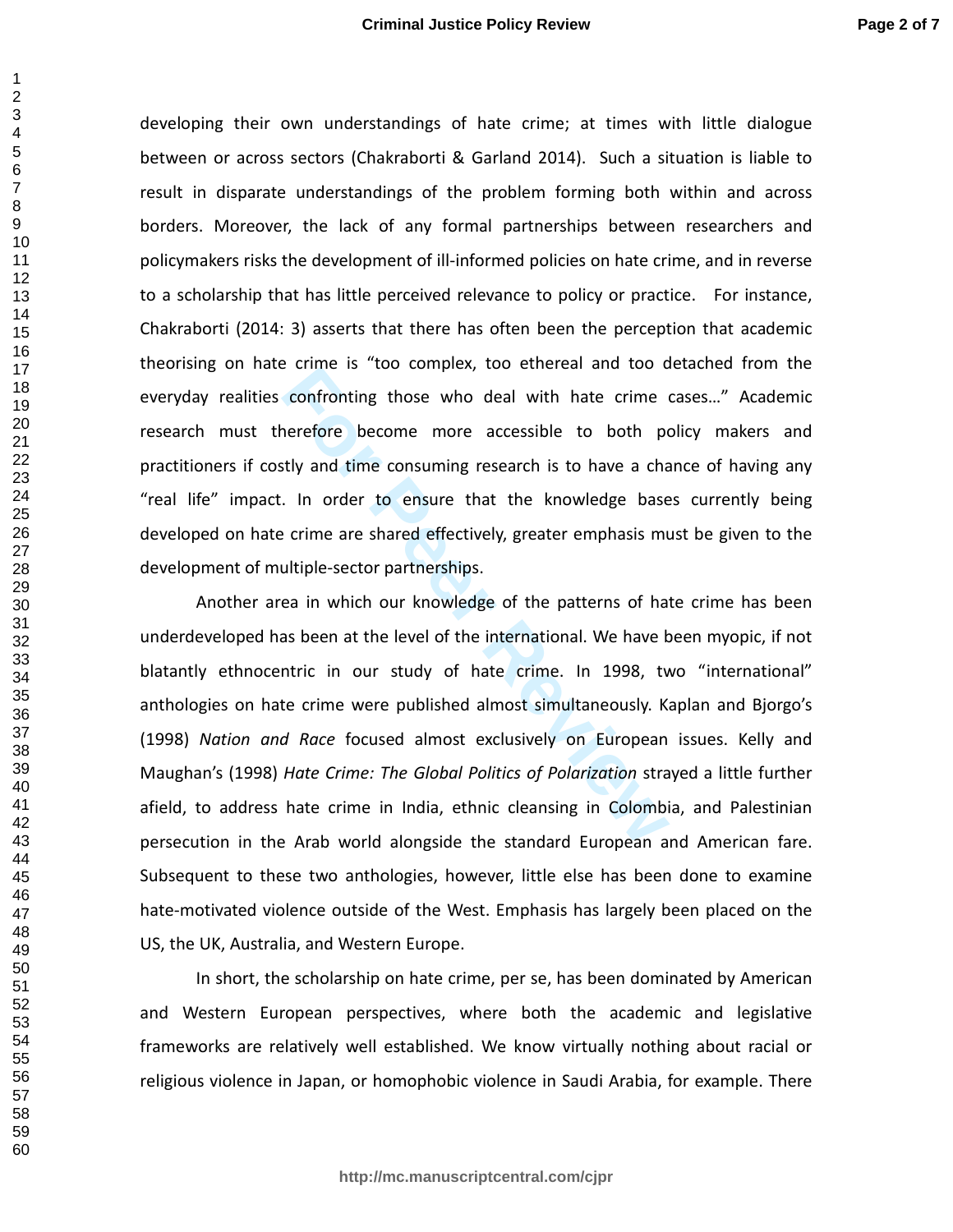is some extant literature on the genocides of Rwanda, or the ethnic cleansing of the Balkan states, but we have not mined these tragic conflicts for lessons about the evolution of hate, or what the Anti-Defamation League might refer to as the pyramid of hate. As the Organization for Security and Cooperation in Europe (OSCE) noted in 2012, hate crimes "can escalate rapidly into broader social unrest, are often severely underreported, and they can be exacerbated by or take place in a context of intolerant discourse". This is clear not only in Europe, North America, Australia and New Zealand, but across the world in regions where the term is rarely used or recognized. The time has come to widen our geographical lens. Following Akbar Ahmed's advice (1995: 4) we ought to "draw universal principles and locate global explanations" for other-directed violence across the world.

**For Pregnal Science and English Science Alternal Science Alternal Science Science Science Science Science Science Science Science Science Science Science Science Science Science Science Science Science Science Science Sci** These two limitations – lack of synergy between academics and policy makers, and a narrow geographical scope – were the inspiration for the launch of the International Network for Hate Studies (INHS) in 2013. Led by academics, policy experts and practitioners, the Network was established to provide a platform from which researchers, policy makers and practitioners (and the public) can share knowledge globally. The INHS has four key aims: sharing information; public policy engagement; collaboration in research; and improved understanding of hate crime globally (see http://www.internationalhatestudies.com/about-us/aims-and-objectives-of-the-

network). As we state on our website "[h]ate has no borders and, with the proliferation of online sources and resources, its study needs a multi-disciplinary and international focus as well as one which examines local and jurisdiction-specific causes and responses." As part of this mission the INHS held its inaugural conference, on May  $8<sup>th</sup>$ and  $9<sup>th</sup>$  2014, at the School of Law, Politics and Sociology, University of Sussex in the United Kingdom with the theme *Understanding Hate Crime: Research, Policy & Practice.*  A number of different platforms were used throughout the two day conference to facilitate creative engagement across the academic, policy, practitioner and activist communities, with the aim of providing innovative insights and responses to hate crimes. The conference was truly international, with a total of 110 delegates (including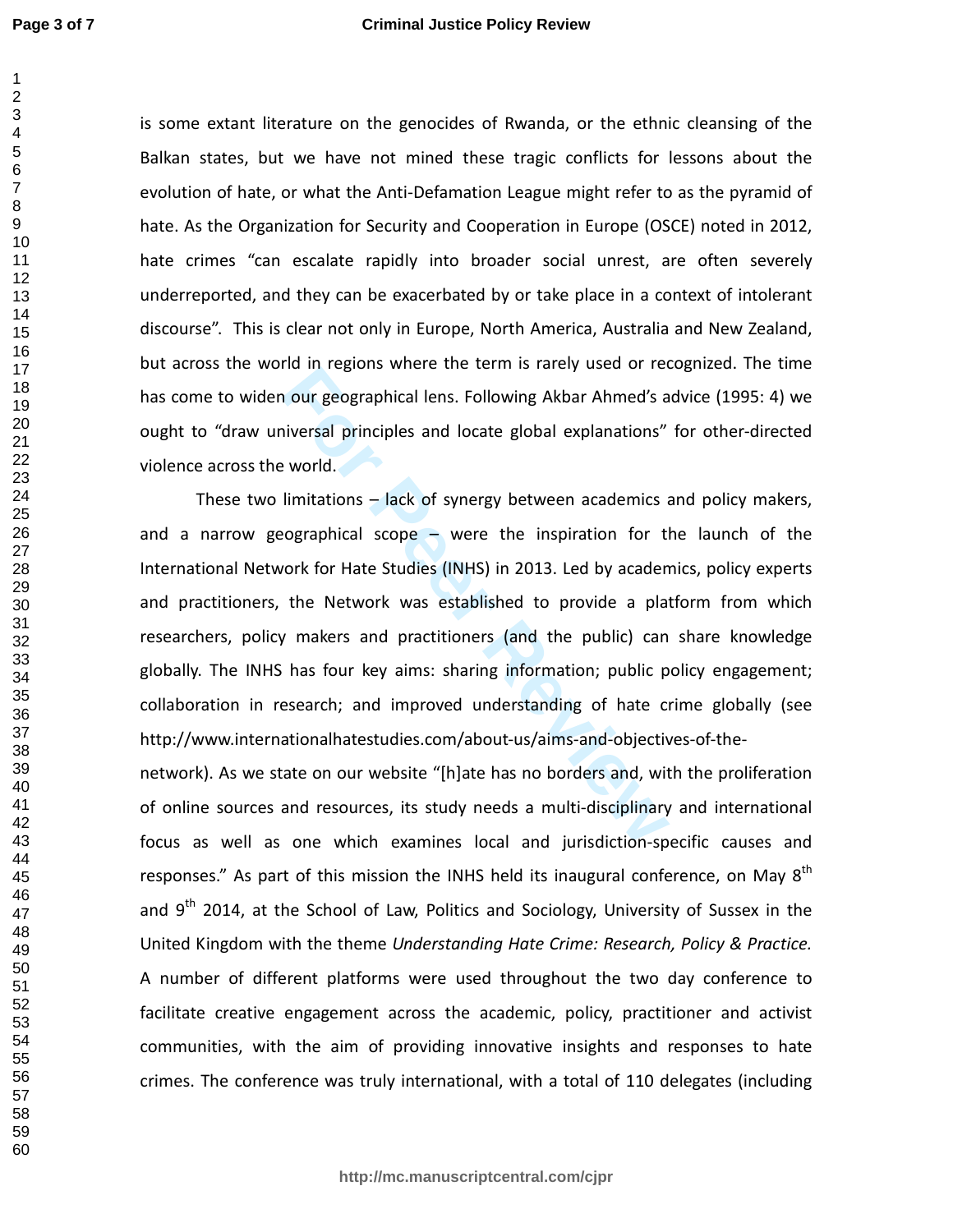65 speakers) travelling from Africa, Europe, the United States, Canada, and Australia, offering domestic, comparative and global analyses.

 This edition of Criminal Justice Policy Review is the first official output from the collaborative work of the Network. The journal contains the full versions of four of our plenary speakers whose papers centred on the topic of research, policy and practice. Each author offers an original insight on the importance of maintaining strong connections between research, policy and practice domains and how this might be achieved in the longer term. There is also considerable attention to international efforts to come to terms with hate crime, either through formal policy, or on the ground programs for potential and actual victims and/or offenders. Collectively, the contributors illustrate how research, policy and practice when combined offer the most effective means of improving our understandings of hate crime and how ultimately it can be effectively challenged at domestic and international levels.

**Formal Matter Constrainer and policy,**<br>**Formal policy,**<br>**Formal and actual victims and/or offenders. Collectivel**<br>**Earch, policy and practice when combined offer t**<br>**Ing our understandings of hate crime and how ul**<br>**Forma**  Joanna Perry's article provides a useful framework for understanding the connections among three key sectors engaged in hate crime work: practitioners, scholars and NGOs. Her equilateral "triangle" allows us to make sense of how each of these sets of actors might ideally interact, bringing their respective insights and expertise to the table. It also highlights the risks involved when the engagement across sectors is weakened. The articles from Neil Chakraborti and Jon Garland, interestingly, take up these same themes. Chakraborti sheds further light on the connections between practitioners and scholars, in particular, exploring the long-lived disconnect between hate crime scholars and hate crime practitioners. He reminds us that, "good practice needs to be informed by good policy, which in turn needs to be informed by academic knowledge." However, he argues that the relationship between the two sectors has historically been hostile at worst, distrustful at best. Garland explores similar arguments, but then also illustrates signs of "rapprochement" through case studies that highlight the advantages to be derived from collaborative approaches among practitioners, academics and community activists.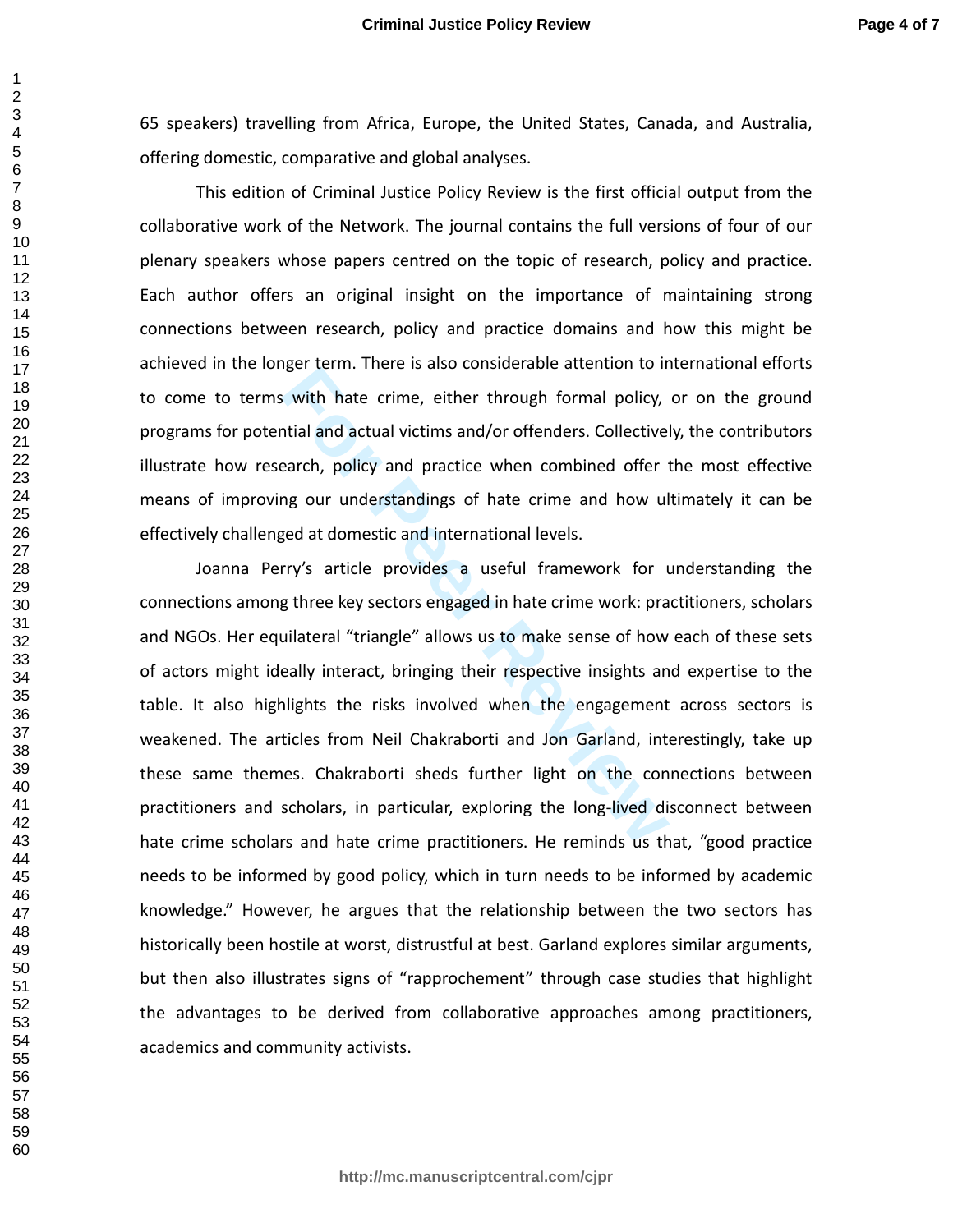While Chakraborti and Garland confine their discussions largely to the English context, Joanna Perry and Barbara Perry (no relation!), in their respective articles, emphasize the second priority of the INHS – the global dimensions of hate crime. Joanna Perry speaks to the development and also lack of alignment of hate crime policy across EU and Office for Security and Cooperation in Europe (OSCE) countries. Like Garland, she nonetheless sees reason for optimism in the joint efforts of NGOs and government bodies around enhanced reporting mechanisms for example. Taking a cue from Joanna Perry's global frame, Barbara Perry seeks to provide a broad introduction to responses to hate crime found across the globe. While this survey includes consideration of formal legislative and other state responses, it also draws attention to the efforts of NGOs and other sorts of community based – often grassroots – groups. From social media campaigns, to exit strategies directed at white supremacists, to victim services, countless and diverse examples of anti-hate initiatives are identified.

**Forme found across the globe.** While this survey includes and other state responses, it also draws attentions of community based – often grassroots – gives to exit strategies directed at white supremacists, see examples o This Special Edition of Criminal Justice Policy Review thus seeks to both explicate and further elaborate on both the goals of the INHS specifically, and problematize and highlight future developments for the field of hate studies generally. As a relatively young discipline, the domain of hate studies is unusual for a number of reasons. It is by its nature interdisciplinary, and scholars typically seek to engage with policy makers, practitioners and those most impacted by the exclusionary phenomenon of hate. The Network embraces the unique qualities of the field, and along with its 2014 conference, has held a number of workshops which engage the academic and policy domains. Its task in the future is to create a space in which all communities – local, regional and global – can work together to both communicate and combat the harms of hate.

#### **References**

Ahmed, A. (1995) 'Ethnic cleansing': A metaphor for our time? *Ethnic and Racial Studies*, 18(1): 1-25.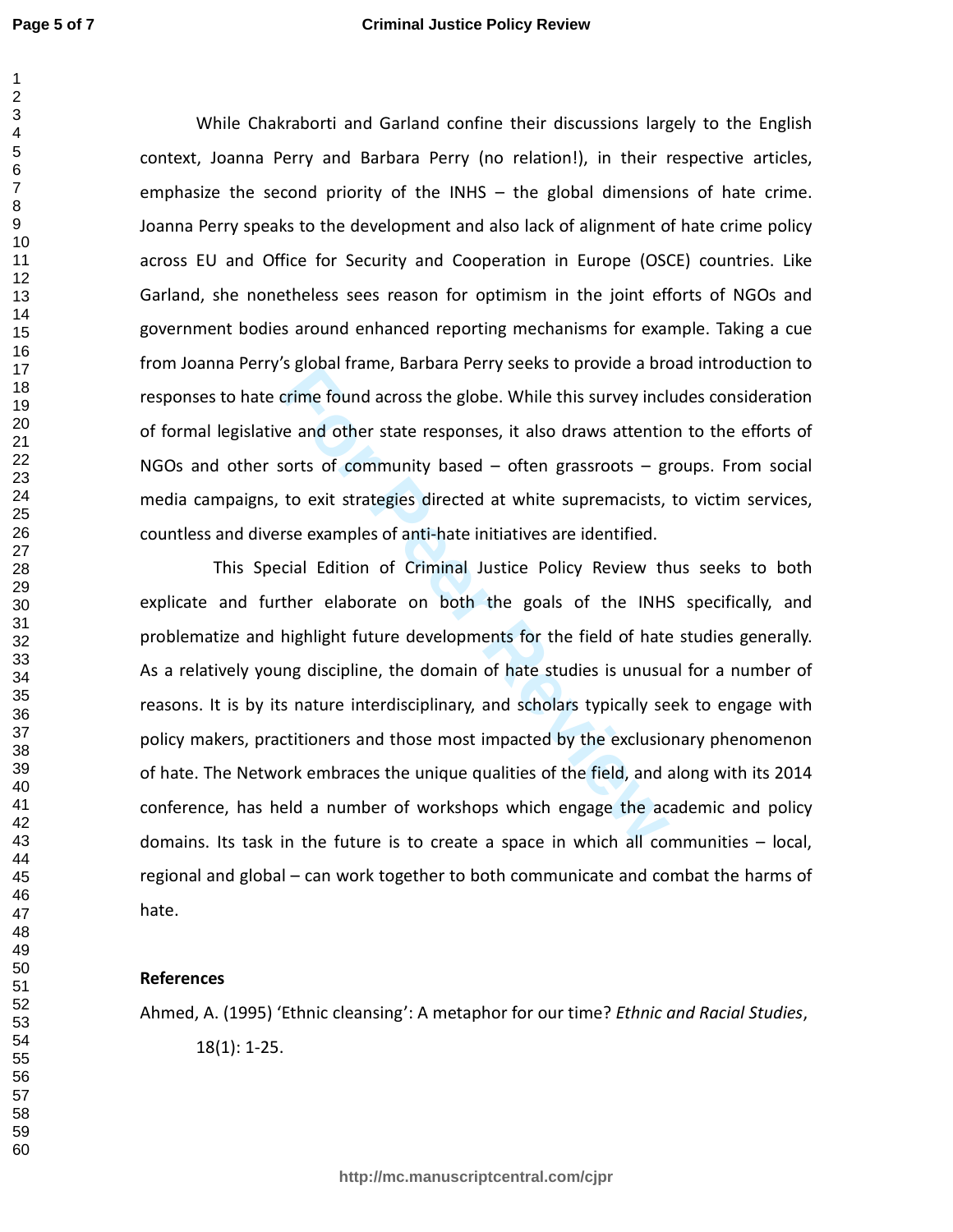$\mathbf{1}$ 

- Brax, D., and Munthe, C. (eds.) (2015). The Philosophical Aspects of Hate Crime and Hate Crime Legislation. *Journal of Interpersonal Violence*, 30(10): 1687–1695.
	- Chakraborti, N. (2014). Introduction and Overview. In N. Chakraborti, and J. Garland (eds.) *Responding to hate crime: the case for connecting policy and research*, Bristol: Policy Press.
	- Chakraborti, N., and Garland, N. (eds.) (2014). *Responding to hate crime: the case for connecting policy and research*, Bristol: Policy Press.
	- Giannasi, P. (2014). Academia from a practitioner's perspective: a reflection on the changes in the relationship between academia, policing and government in a hate crime context. In N. Chakraborti, and J. Garland (eds.) *Responding to hate crime: the case for connecting policy and research*, Bristol: Policy Press.
	- *Formalista Commistalista Commistalista Circusationship between academia, policing and govern*<br>
	In N. Chakraborti, and J. Garland (eds.) *Responding to ting policy and research*, Bristol: Policy Press.<br>
	E adventures of an Hall, N., (2014). The adventures of an accidental academic in 'policy-land' : a personal reflection of bridging academia, policing and government in a hate crime context. In N. Chakraborti, and J. Garland (eds.) *Responding to hate crime: the case for connecting policy and research*, Bristol: Policy Press.
	- Hall, N., Corb, A., Giannasi, P., & Grieve, J. (eds.) (2015). *The International Handbook of*  Hate Crime. London: Routledge.
	- Iganski, P. (1999). Why make 'hate' a crime? *Critical Social Policy,* 60: 386-395.
- Iganski, P. (2008). '*Hate Crime' and the City*, University of Bristol: Policy Press.
- Iganski, P., and Lagou, S, (2015). Hate crimes hurt some more than others: implications for the just sentencing of offenders. *Journal of Interpersonal Violence*, 30(10): 1696- 1718.
- Kaplan, J.,and Bjorgo , T. (1998). *Nation and Race* .Boston, MA: Northeastern University Press.
- Kelly, R., and Maughan, J. (1998). Hate Crime: The Global Politics of Polarization. Carbondale, IL: Southern Illinois University Press.
- Office for Democratic Institutions and Human Rights (ODIHR) (2009). *Hate Crime Laws: A Practical Guide*, Warsaw: ODIHR, OSCE.